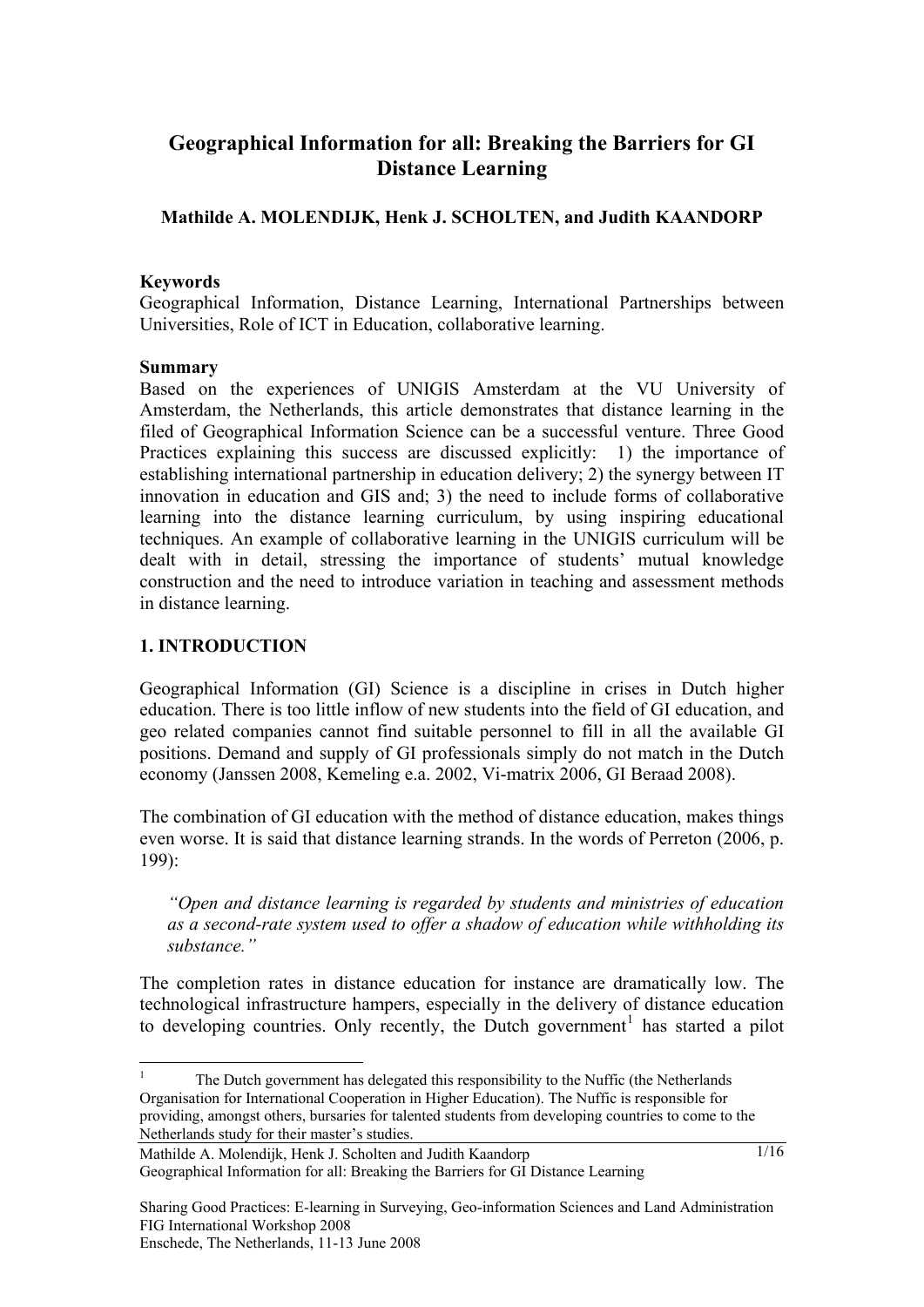study to look into the possibilities of providing scholarships for students from developing countries, engaged in distance learning education.

Enough reasons to assume that GI education based on distance learning is doomed to fail. And indeed, in the Netherlands, we have shared bad and gloomily experiences and practices of GI education at conferences and thematic meetings. But in this article however, we will prove the contrary. On the basis of the experiences of UNIGIS Amsterdam at the VU University of Amsterdam (VU), the Netherlands, we will demonstrate that GIS education based on distance education can be a successful venture by establishing international partnership in education delivery (Good Practice 1), by using the synergy between IT innovation in education and GIS (Good Practice 2) and especially by designing inspiring and novel educational techniques to shape distance learning (Good Practice 3). This last Good Practice will be illustrated by a detailed description of the incorporation of collaborative learning in the UNIGIS curriculum.

In this article we will share these good practices of UNIGIS Amsterdam. UNIGIS Amsterdam (VU) is part of the international UNIGIS network (the so-called UNIGIS International Association) of collaborating universities, providing education in Geographical Information Science, based on distance part-time learning for GIS professionals and those seeking to enter the GI field (see also www.unigis.net). Before addressing the good practices however, we have to position these experiences within the changing landscape of academic education (paragraph 2). In paragraph 3 we will focus on the UNIGIS network and the benefits resulting from international collaboration in starting up, implementing and monitoring the GI programme. Next (paragraph 4), we will zoom in into specific ways in which a "learner community" can be established within GI distance education. By adopting collaborative learning strategies in the standard curriculum, students will experience only virtual distance in their education. We will demonstrate some examples of this, improving the quality and output of distance education as applied in the UNIGIS curriculum. The article will end with several considerations for the future of successful GI distance education.

### **2. UNIGIS WITHIN THE CHANGING ACADEMIC LANDSCAPE**

For our understanding of the UNIGIS Good Practices, we have to take into account two external factors influencing current academic education: one is the globalization of higher education, and the second has to do with developments in Information and Communication Technology (ICT). Boeren (2005) describes the changing academic landscape as a result of the progressive importance of internationalization in higher education: the emergence of a global market for knowledge and education, the Europeanization of higher education and the growing importance of institutional cooperation and international networks linking research to education (Nuffic 2006).

Mathilde A. Molendijk, Henk J. Scholten and Judith Kaandorp Geographical Information for all: Breaking the Barriers for GI Distance Learning  $2/16$ For UNIGIS Amsterdam, the transition from the specific Dutch academic structure towards a general European wide Bachelor-Master structure has changed the set-up of the programme. From a postgraduate multi layered programme (Certificate, Diploma and MSc layers), we moved to a plain one-layered master programme structure. This transition has facilitated collaboration with other UNIGIS partners, for example with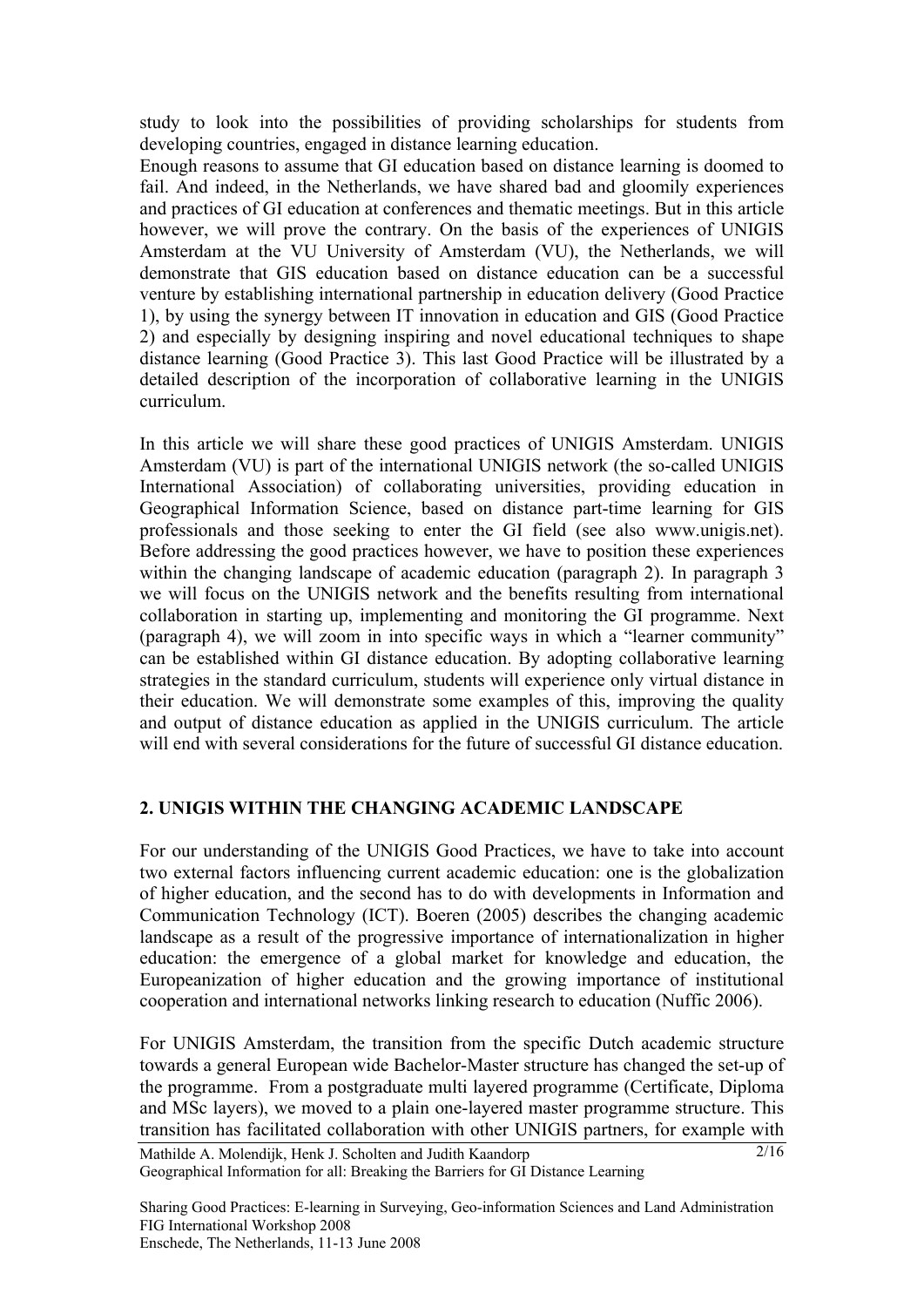regard to student exchange between UNIGIS sites or by offering UNIGIS students a specifically international add-on qualification for professionals active in the field of Geographic Information (the so-called EuroMasterGI, see www.euromastergi.org). In the next paragraph, the impact of globalization on the UNIGIS programme will be described in detail. Here we suffice by stating that as a result of globalization, the Board of the VU University of Amsterdam has put expansion and differentiation of the education supply high on the agenda, favouring demand driven education, education for new target groups (such as professionals), and in general an international focus on education. All these components come together nicely in a programme like UNIGIS.

The second development causing changes in the academic landscape results from developments in the information and communication technology (ICT). These developments caused powerful changes in the way education is delivered, the way students learn, the way lecturers teach, the way researchers work together, the way international collaboration takes place, the way the marketing of the courses can take place. ICT has become indispensable for UNIGIS: it facilitates content delivery (the web as the new digital learning environment); it facilitates communication between and amongst students and staff; and it allows for efficient marketing targeted both to students and industrial partners).

The content delivery to students has improved considerably. On a protected internet site, students can access their personal study centre, in which they find their study status and records, their personalized course materials, and contact information of other students and staff. The intranet site also contains a special area for the staff involved, e.g. to consult the submission of student assignments and assignments to be graded, or to look up student records, awarded grades and study progress.

The content sharing within the academic network has improved notably as well. By hiring a virtual office place on the Internet, neither hardware and software installation nor maintenance required, all members of the network have access to all the documents of the UNIGIS network. Without distinctions, every network member can publish new information on the intranet site for other members to see (announcements on GIS Summers Schools, on published newsletters, on conferences, magazines and software developments). And every network member disposes of all up-to-date information regarding the network, such as the shared learning materials, official documents, contracts with Industry and Institutional partners, information on shared educational and research projects, and materials for marketing and promotion. There is a database of all UNIGIS students worldwide as well, respecting the rules of privacy. This is extremely helpful in negotiating favourable contracts with Industry. Impressive student numbers seduces Industry to supply the students with free or almost free software, in the expectation that these professionals will also use their commercial software within their professional work environment after finishing the program.

Sharing Good Practices: E-learning in Surveying, Geo-information Sciences and Land Administration FIG International Workshop 2008 Enschede, The Netherlands, 11-13 June 2008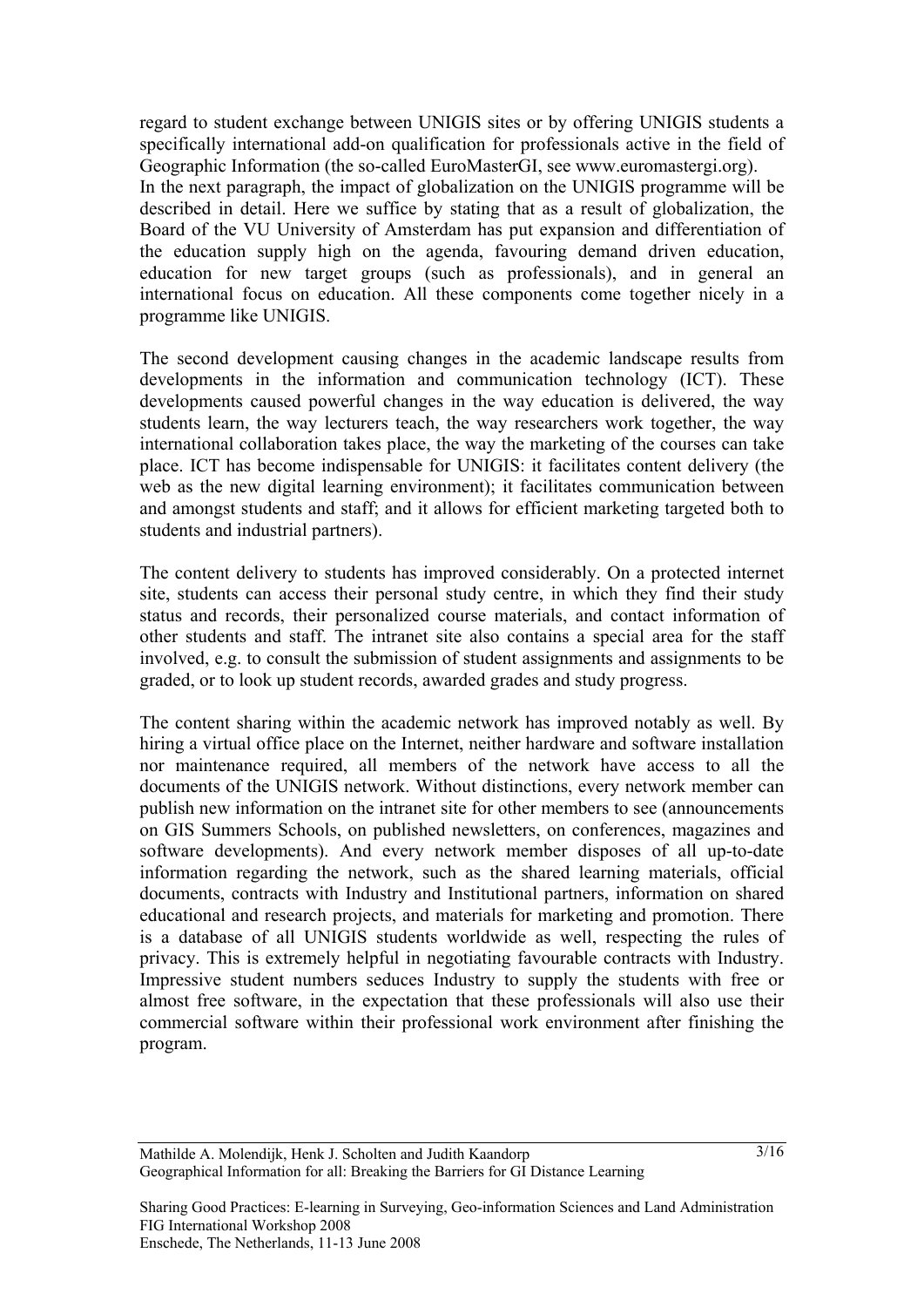The communication advantages of ICT are obvious: through email and digital communication fora, students can discuss course material<sup>[2](#page-3-0)</sup>. Further on in this paper we will demonstrate how ICT supports student collaboration within online distance education. It is obvious as well that from a marketing perspective, a public website like the UNIGIS International one, is very useful for the recruitment of students and for promoting the publicity of the UNIGIS brand. Although most of the students still find their way to the UNIGIS program by mouth-to-mouth advertisements from fellow students and alumni, the UNIGIS web pages are important to draw students to the program.

These tremendous developments in the field of ICT have made it possible to strengthen considerably the virtual network. Besides attracting more students to its program, the internet offers the UNIGIS International Association a new way of communication, which makes the organization transparent and democratic, with equal access for every member. Above all however, it is the extraordinary progress in communication between students themselves and between students and staff, together with the impressive content available on the web, that the web is causing revolutionary changes in education and which has made the UNIGIS network a sustainable network.

### **3. UNIGIS INTERNATIONAL NETWORK**

With eighteen years of experience in successful international academic distance learning in spatial information management and geoinformatics, UNIGIS is one of the oldest distance learning initiatives. The network consists of fifteen universities in fourteen countries<sup>[3](#page-3-1)</sup> that offer UNIGIS courses on a franchise basis. At present, per year over 1500 professionals from more than 40 different countries worldwide subscribe to one of the universities of the network to participate in the UNIGIS program.

UNIGIS Amsterdam is offered at the VU University of Amsterdam. The Dutch Accreditation Organisation (NVAO) has approved this master program in 2007. The part-time master programme takes three years to finish. Annually 25 students are enrolled in the UNIGIS programme, leading to an active student body of approximately 80 students. Of our students, about 60% is working in the Netherlands, 20% works in a European country, and 20% is employed outside Europe.

UNIGIS students are professionals working in GIS for a wide range of organizations, including central and local government, utilities, consultancy, business, GIS vendors, research and education. They are people who link GI Science to a broad range of practical applications.

Mathilde A. Molendijk, Henk J. Scholten and Judith Kaandorp Geographical Information for all: Breaking the Barriers for GI Distance Learning

<span id="page-3-0"></span> $\frac{1}{2}$  The only drawback though that must be observed, is the dominance of native speaking English students on the general email forum; non-native speaking students seem to be more hesitant to participate.

<span id="page-3-1"></span><sup>3</sup> The network comprises of 7 universities in Europe, 4 in Asia, 2 in Africa, and 1 in South America and 1 in North America.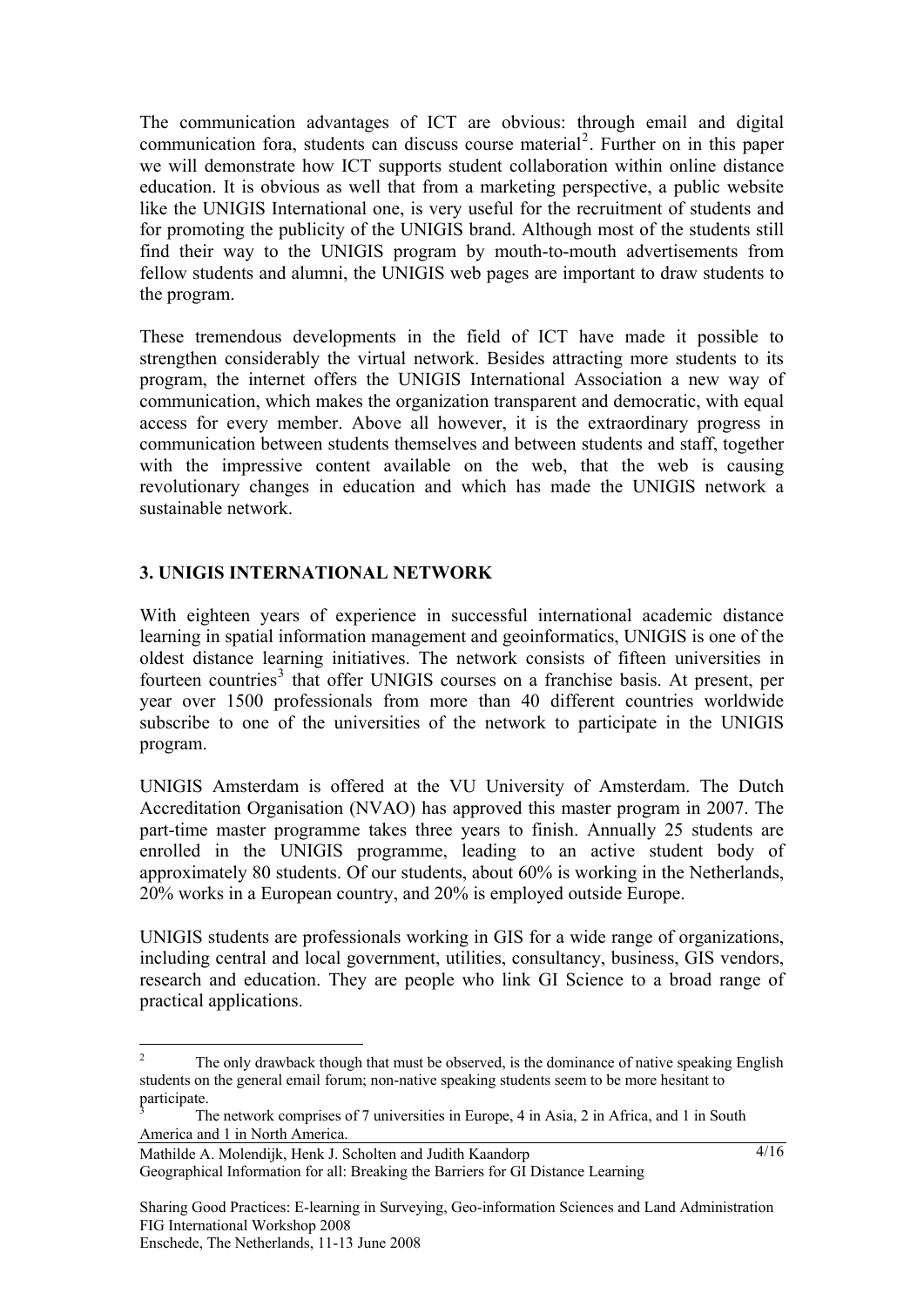Since specialized undergraduate provision is still in its infancy (see also Korevaar and Koenders 2003, and Korevaar and Van der Schee 2004), and spatial information has been leaking out slowly into mainstream applications and uses (RGI 2005), a large number of mid-career professionals, with different formal educational backgrounds, are being asked to take on GIS responsibilities, whilst their backgrounds do not include any GIS formation. The students are interested in acquiring a broad academic foundation to underpin their knowledge, in the course of which conceptual, technical and organizational aspects of GIS come under discussion. For many, taking a career break in order to obtain a GIS qualification is simply not possible. Because of their work and responsibilities they cannot attend conventional courses. On the other hand vendor training in GIS software is considered too superficial, unbalanced and related too much to certain products, and not scientific in nature.

This vacuum in the educational market, and the specific pedagogical ways needed to address this specific target group, gave rise at the end of the eighties to the UNIGIS network. At an early stage, it was realized that collaboration with other institutions is necessary, and that the development of educational material goes hand-in-hand with collaborative research. The skills and knowledge needed to develop a comprehensive GIS course and optimally support students required resources from more than one university. GIS specialists in each institution are too few to support independently the administrative and academic inputs to a complete course, but together they represent a strong team with wide-ranging and complementary skills. The network also provides opportunities for organizing international Summer and Winter Schools, making agreements with software vendors, obtaining European accreditation amongst other scale advantages.

From the start, the focus has been on a part-time distance-learning route to postgraduate qualifications in the GI Science, suitable for those using GIS in the workplace. The professionals need flexible education that can be followed part-time, at times that are convenient for them. This means that the education must be as free as possible from limitations of time and place.

The UNIGIS network consists nowadays of local UNIGIS offices at the associated universities that work independently, but strong collaboration exists in curriculum design, the development of course materials and student support. Since 2002 the UNIGIS International Association was officially established, which created a legal framework for the activities of the network. The aim of the Association is to promote education and interest in GIS at the highest level, both in national and international context, and to represent in the broadest sense of the word the interests of its members in that area.

#### **Good practice 1: Benefits from international collaboration**

From the previous, it is eminent already that international collaboration has become a necessity for survival in the global market for knowledge and education. International collaboration is our Good Practice 1. In table 1, the main benefits are summarised.

5/16

Mathilde A. Molendijk, Henk J. Scholten and Judith Kaandorp Geographical Information for all: Breaking the Barriers for GI Distance Learning

Sharing Good Practices: E-learning in Surveying, Geo-information Sciences and Land Administration FIG International Workshop 2008 Enschede, The Netherlands, 11-13 June 2008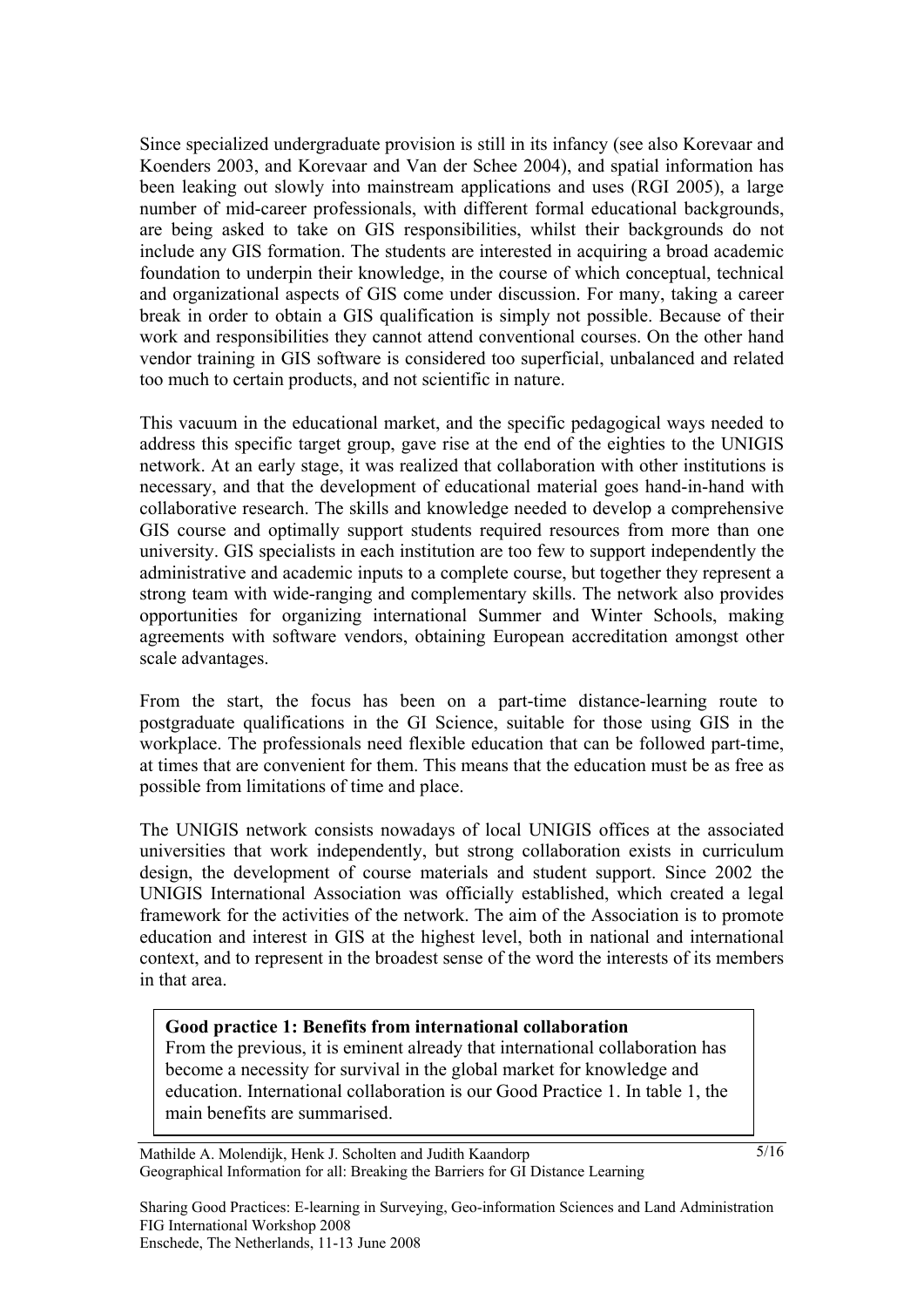| Good practice 1: Benefits from international collaboration |                                                                                |                                                                                                                                                                                                                                                                                                                                                                                                                                                          |
|------------------------------------------------------------|--------------------------------------------------------------------------------|----------------------------------------------------------------------------------------------------------------------------------------------------------------------------------------------------------------------------------------------------------------------------------------------------------------------------------------------------------------------------------------------------------------------------------------------------------|
| Nr                                                         | Benefit                                                                        | Lesson                                                                                                                                                                                                                                                                                                                                                                                                                                                   |
| $\mathcal{I}$                                              | Staff<br>student<br>and<br>international<br>exchange,<br><b>Summer Schools</b> | Promote student and staff exchange between the associated<br>universities; promote mobility and enlarge the horizon of students<br>and staff through the organization of Summer Schools or other<br>international events.                                                                                                                                                                                                                                |
| $\overline{2}$                                             | globalisation<br>Balance<br>trends and local needs                             | The UNIGIS courses are in continuous development and are<br>offered in several languages. The curriculum, the modules and the<br>communication with the students are adjusted according to the<br>local needs and demands.<br>Each participating university has a considerable degree of<br>independence. The UNIGIS International Association looks after<br>the mutual interests of the network                                                        |
| $\mathfrak{Z}$                                             | Mutual projects                                                                | The International network facilitates the collaboration within<br>research and educational projects, for instance projects on<br>curriculum development and capacity building, or GI research<br>projects.                                                                                                                                                                                                                                               |
| $\overline{4}$                                             | Quality course materials                                                       | International collaboration is extremely positive for augmenting<br>the quality of the course materials. Not only are the materials<br>evaluated on a yearly basis by students from all over the world, the<br>modules itself are developed by the network members according to<br>each speciality.                                                                                                                                                      |
| 6                                                          | Diploma certification                                                          | The European Bachelor-master structure facilitates diploma<br>certification, such as the common European master in GIScience.                                                                                                                                                                                                                                                                                                                            |
| $\overline{7}$                                             | Industry and institutional<br>partners                                         | International collaboration, and having a large international student<br>community, is very favourable for negotiating beneficial contracts<br>with Industry and institutional partners. The network has<br>agreements with the main software players in the GIS field.<br>Although UNIGIS does not favour one particular GIS software<br>package in its' education, each UNIGIS office decides for itself<br>which GIS software packages are supported. |
| 8                                                          | Academic interest                                                              | Keep in mind that the interest to participate in the network should<br>be of an academic nature, and not so much of a commercial nature.<br>The network can function financially independently, but great<br>financial benefits should not be expected from it. Joining the<br>network is not about getting high quality educational materials for<br>a bargain.                                                                                         |

*Table 1: Good practice 1 - Benefits from international collaboration. UNIGIS Amsterdam.* 

### **4. COLLABORATIVE LEARNING IN DISTANCE EDUCATION**

The UNIGIS web-based distances learning methods were developed and implemented in the end of the nineties. After some years, these methods gave rise to some concerns. In the first place, student evaluations demonstrated that distance learning was too much of an individual undertaking. Although it has great advantages to be able to study at home in your own time, whenever you want, students missed discussions on the subject material with other students and staff. Collaboration beyond the yearly UNIGIS conference was a clear request.

Sharing Good Practices: E-learning in Surveying, Geo-information Sciences and Land Administration FIG International Workshop 2008 Enschede, The Netherlands, 11-13 June 2008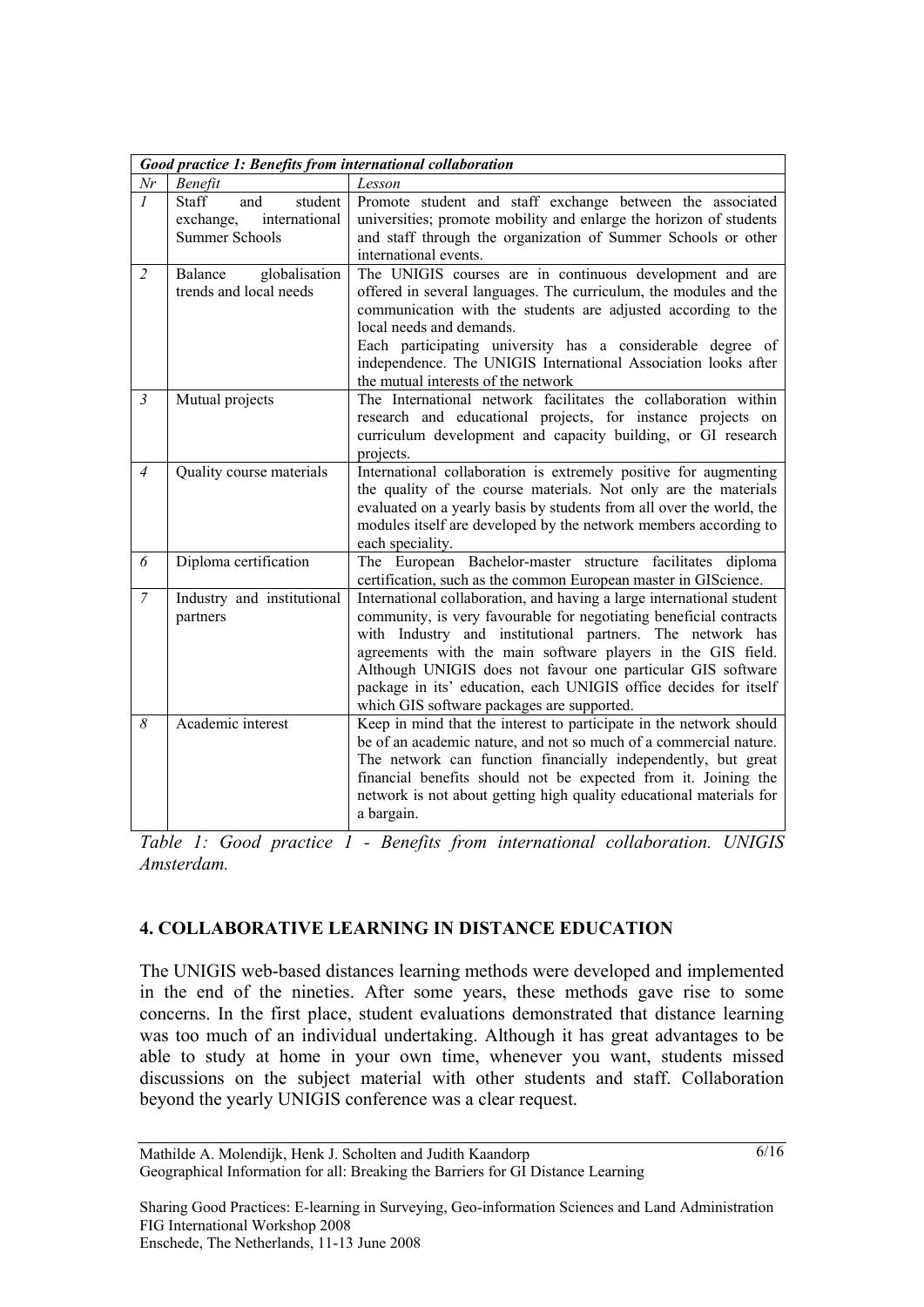Secondly, ICT possibilities for education were developing at a rapid pace. All sorts of easy, accessible and free groupware emerged, and lots of pilot applications of groupware in academic education can be consulted at specialized websites<sup>[4](#page-6-0)</sup>. These interesting pilots based on videoconferencing, document sharing, skype, instant messaging, chat etcetera could have an added value to the current GIS curriculum. The role of ICT in GIS is so dominant, so why not apply modern ICT in the education delivery itself?

Thirdly, more fundamentally, some principal characteristics of academic education, as laid down in the so-called Dublin descriptors, were not fully covered in our distancelearning programme. The Dublin descriptors are general European qualifications that academic master programmes must meet, comprising of five main criteria: knowledge and insight, application of knowledge and insight, critical judgment, communication and learning skills. More specifically these have to do with e.g.

- *to be able to integrate data and information from different disciplines (knowledge and insight)*
- to be able to make connections between technology, data, methods and organizations in *relation to the use of GIS (knowledge and insight)*
- to have enough knowledge and practical skills to design and implement GIS projects *(application of knowledge and insight)*
- *to think in a multidisciplinary way and recognize the importance of disciplines for his/her own specialization and connect different types of factual information (critical judgment)*
- *to be able to handle multidisciplinary issues and know the limits of her / his own expertise (critical judgment)*
- *to be able to actively and constructively participate in discussions on issues and meetings in the domain of spatial information (communication)*
- *to cooperate in projects, in small international and multidisciplinary working groups and with colleagues of different scientific backgrounds (communication).*

So far, the GIS programme consisted for 60% on the same pedagogical concept, namely writing individual essays. The abovementioned attainment levels of the GIScience master based on distance learning, were not met in full. Forms of collaborative learning had to be specifically developed to meet these levels.

It was realized that the current learning methods did not meet the pedagogical concept of "*mutual knowledge construction*". The module assignments so far had been individual student undertakings, whereas from literature it is clear that the largest learning effect results when students are explaining the subject matters to each other, as can be seen in figure 1 (see also Bales<sup>[5](#page-6-1)</sup>). The average retention rate of students teaching students can be up to 80%, compared the 5% retention rate of classic lectures, or 10% for reading.

1

<span id="page-6-1"></span><span id="page-6-0"></span><sup>4</sup> In the Netherlands principally the website of the SURF foundation -www.surf.nl-, the Dutch government funded organization for ICT services in higher education and research.<br>
5

Bligh DA (1998) What's the Use of Lectures. Second Edition, Intellect, Exeter, pp 10-23.

Mathilde A. Molendijk, Henk J. Scholten and Judith Kaandorp Geographical Information for all: Breaking the Barriers for GI Distance Learning

Sharing Good Practices: E-learning in Surveying, Geo-information Sciences and Land Administration FIG International Workshop 2008 Enschede, The Netherlands, 11-13 June 2008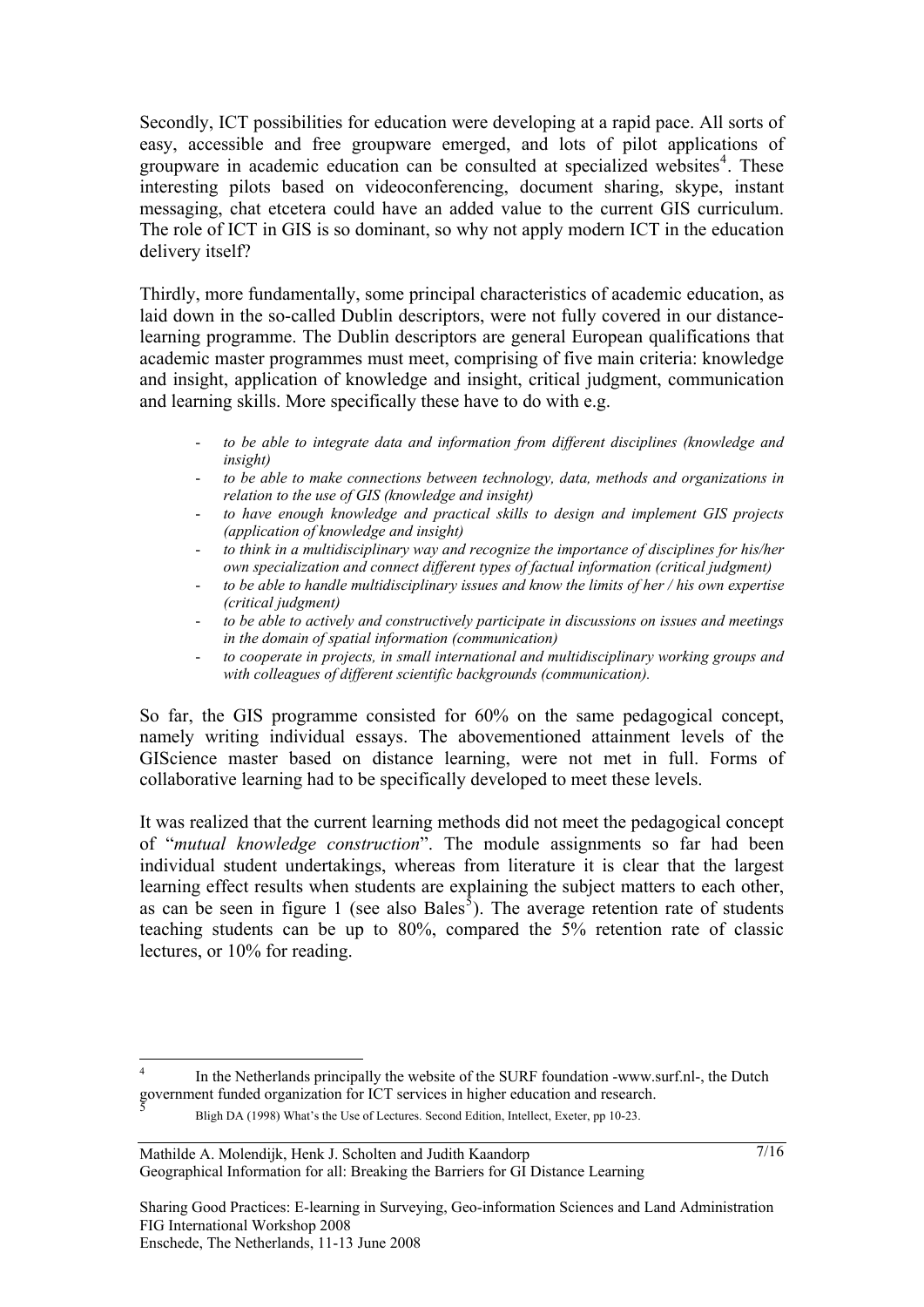

*Figure 1 Learning pyramid after Bales (1996)*

More specifically for GI distance learning, the added value of collaborative learning lies in the fact that the UNIGIS student body is many-sided. Students have different disciplinary backgrounds, work in a broad range of organisations in different functions and even in different countries. So approaching a common assignment from these different angles, a technical GI student can for instance work together with a GI managerial student, thereby broadening their views.

Furthermore, it became clear that the *present teaching and assessment method was of a one-sided character*: each module is assessed based on an individual theoretical assignment and one individual practical assignment. Not all of the attainment levels of the GIScience master can be met by one teaching methodology. And not all students approach learning in the same way, nor perform equal on assessment tasks. Therefore variety in these instruments is needed to be able to assess student understanding (Johnston 2001; p. 200). Students should be provided with a stimulating learning environment, including especially variation and differentiation in teaching forms.

A way to differentiate in teaching forms in the UNIGIS programme can be as simple as straightforward as for instance the use of *online lectures*. One specialization pathway in the UNIGIS curriculum concerns "GIS and Health". Together with the UNIGIS partners in Manchester, U.K., two online lectures were made as an addition to the module, on malaria epidemiology and on data health issues, which can be consulted via the internet<sup>[6](#page-7-0)</sup>.

More fundamentally, mutual knowledge construction can be achieved by introducing *blended learning* in the curriculum or by introducing *collaborative learning* in the distance curriculum itself. The UNIGIS Amsterdam curriculum applies blended learning since its' start, and nowadays all students, without regard to their study

 $8/16$ 

Mathilde A. Molendijk, Henk J. Scholten and Judith Kaandorp Geographical Information for all: Breaking the Barriers for GI Distance Learning <http://collegerama.tudelft.nl/mediasite/Viewer/?peid=8158241f-4e99-4523-b0ee-be0d8ea2d59c>

<span id="page-7-0"></span> <sup>6</sup> Lecture health data issues:

<http://collegerama.tudelft.nl/mediasite/Viewer/?peid=e141c169-a1df-4315-9044-179ea34de201>**.**  Lecture Malaria epidemiology: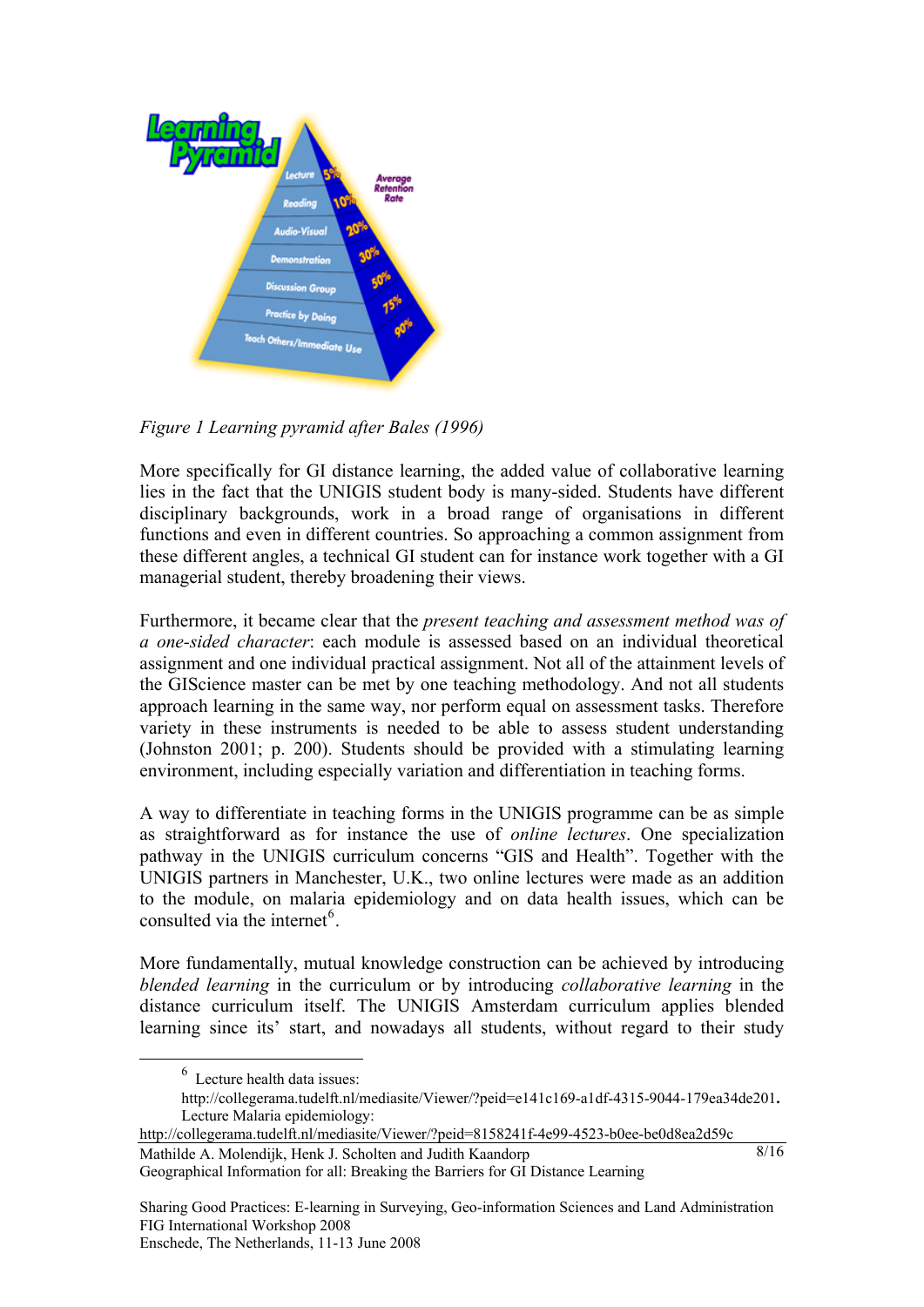progress, are obliged to attend the Annual UNIGIS Amsterdam Conference. During this conference, the students are attending plenary lectures, as well as intake specific intensive workshops. Students meet "in person", not only the students of their own intake, but also students of other intakes and alumni.

Introducing collaborative learning also addresses the lack of mutual knowledge construction: by obliging students to work together on an assignment, comment on the work of other groups (peer review) and receiving feedback on their own work, improving the assignment and handing in a group report to be assessed. In one UNIGIS module, students had to work together in groups of three and apply the fivecomponent model of GIS (Petch 2006) on an applied scientific research project. Figure 2 demonstrates the education setup of the assignment.



*Figure 2: Educational design collaborative learning, UNIGIS Amsterdam*

In a first *web conference session*, using Adobe Connect software, students introduced themselves by presenting their personal websites to the other group members. Subsequently, the tutor explained the module assignments, and the students made a work plan to deliver the group paper on time.

After this first session, *wiki* was used as the virtual working place for the students (see figure 3). Communication between the group members varied between email, Skype, Adobe Connect and telephone.

Halfway the course, the students finalised their draft report on the wiki site. Than another web conference session was organised, in which the groups provided structured *peer feedback* on each other's draft papers. This gave the groups the input necessary to improve their papers, and hand in the final version to the tutor.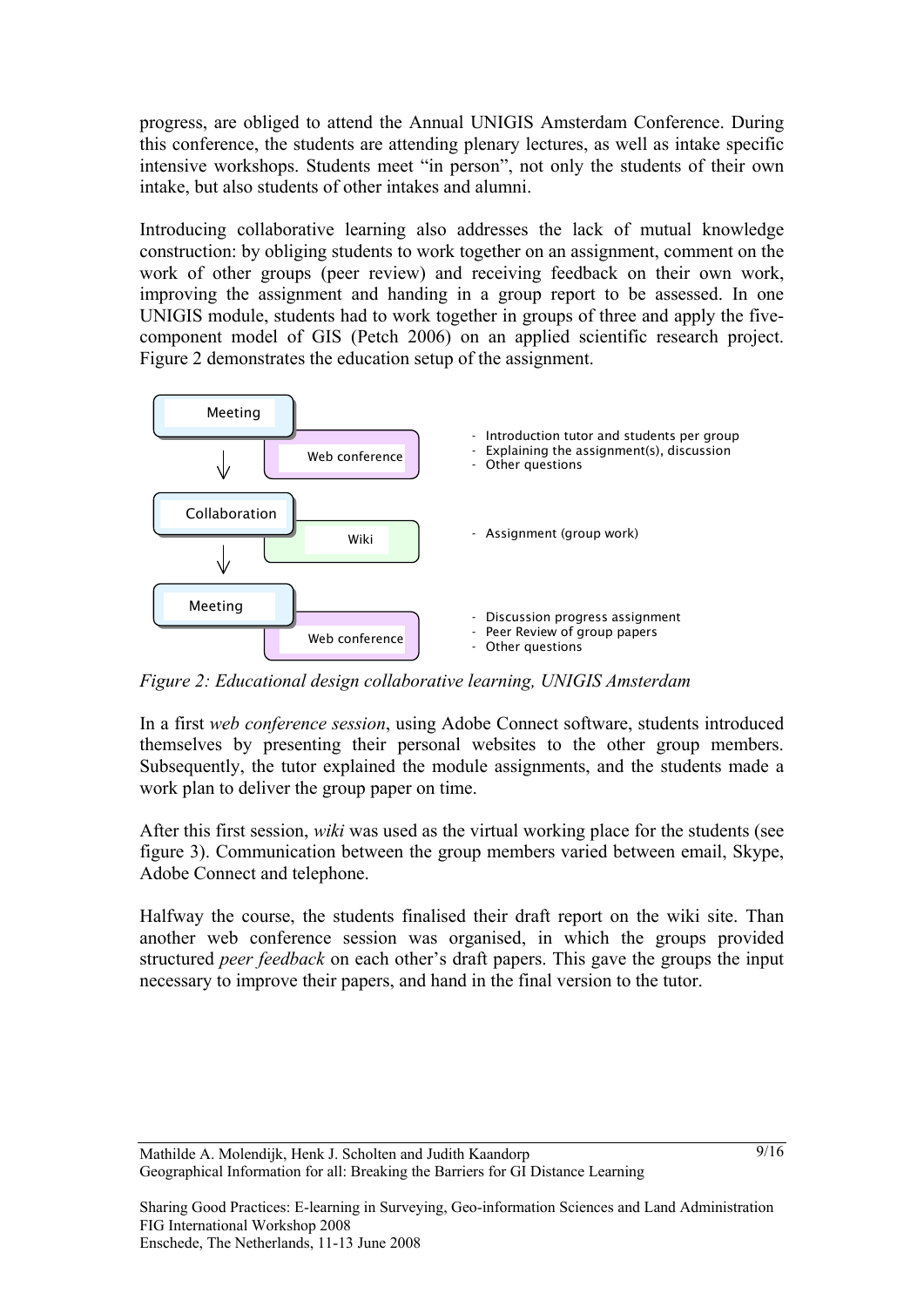

*Figure 3 Wiki environment for collaborative learning*

The evaluations of the collaborative exercise of consecutive UNIGIS student intakes are positive. For students, it is an interesting and valuable experience to work together with (internal) colleagues on an assignment. Some interesting conclusions can be drawn from the student evaluations:

- students confirmed that they achieved a better paper due to the individual strengths of the team members
- all confirmed that they had learned a lot from reviewing the papers of other students. On the other hand they stated the feedback they received was very useful to improve their own paper.
- the collaboration within the team was evaluated positively and the team members completed their work on time.

Some specific drawbacks with the web sessions occurred, especially with the technological less advanced countries:

*"I unfortunately experienced some problems communicating via Breeze with the slow network speed and unpredictable power-supply in the Kruger National Park. However, between Skype, Breeze and Email we managed to complete our task."* 

*"The big constrain found is infrastructure which was not effectively efficient due to the Internet connection in my country. The rest was a good experience. I have enjoyed …"* 

Fast Internet connection is indispensable for collaborative learning in distance education. Most students in the GIS programme live in modern societies and therefore have sufficient Internet capacity, comparable to the situation in the Netherlands. Some students do not have a fast Internet at their disposal yet (like the students from Ethiopia, Tanzania, Mozambique, Irak) and as a consequence could not participate

Sharing Good Practices: E-learning in Surveying, Geo-information Sciences and Land Administration FIG International Workshop 2008 Enschede, The Netherlands, 11-13 June 2008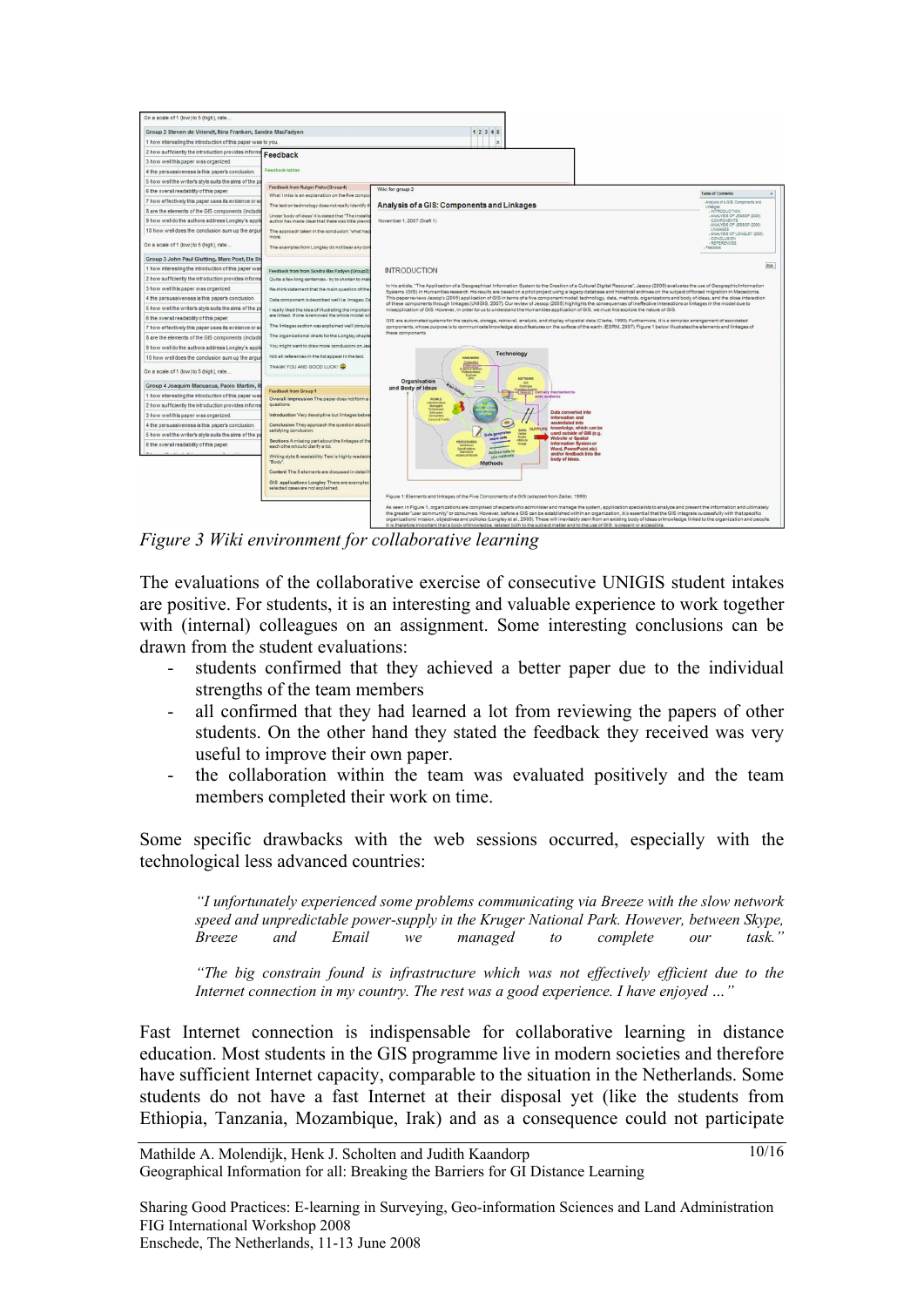actively in the web sessions. Slow Internet (for wiki) in combination with Skype works however fine for all.

In the recent past, and after intensive internal debates, certain hardware and communication requirements, such as email facilities, were made compulsory for students to apply successfully for the UNIGIS program. This meant that some students were excluded from the program. These requirements are now however generally accepted, without discussion. And this leads to the second Good Practice: taking into account the nature of the GI programme, it's high IT content, we are convinced that within the foreseeable future all students will have sufficient internet capacity at their disposal, making it possible to add fast internet to the compulsory entry requirements, and consequently improving the quality of distance learning.

**Good Practice 2**: **Using the synergy between IT innovation in education and GIS.** By its very nature, GI programmes have a high IT content. In the foreseeable future, additional entry requirements in terms of communication facilities in GI distance learning programmes are recommended, improving significantly the quality (and output) of distance learning.

The collaborative learning was a positive experience for tutor and staff as well. The tutors were provided with pedagogical and technical skills for the design of an appealing assignment based on collaborative learning. The web conferencing sessions enabled the tutor to get to know the students and to make sure all students understand the module assignments. Consequently, the use of the wiki environment allowed the tutor and students to have a complete overview of all student work in one website, conveniently arranged in folders. Moreover, the latest versions of the student work are displayed, thus reducing the usual confusion over which version to assess. The wiki can demonstrate "old revisions" as well, visualising the history of contributions to the end product, allowing everyone to monitor the progress and contributions. The wiki proved valuable for the peer review as well: the structured feedback criteria were at hand enabling the students to carry out the peer review, to receive the reviews and to compare their work with other groups. No student reported any technical problem with wiki.

Another positive result is the improvement of study progress, one of the mayor challenges in distance learning. Students hand in their assignments on time and the assignments are of good quality. Comparing the study progress figures of the groups of students before ("group1", n is set at 44) and after ("group 2", n=34) the introduction of collaborative learning in the curriculum, it results that 94% of group 2 has handed in the first module on time, whereas 70% of group 1 was on time. For the second module 59 % of the students of group 2 were on time, versus 43% of group 1. When studying the history of the annual conference attendance numbers of students, the same picture can be seen: relatively more students from group 2 participate in the yearly conferences. Although the numbers are relatively small, and difficult to compare because of the flexibility of the program (professional students having study delays because of external reasons, see paragraph 2), it confirms that this teaching 11/16

Mathilde A. Molendijk, Henk J. Scholten and Judith Kaandorp Geographical Information for all: Breaking the Barriers for GI Distance Learning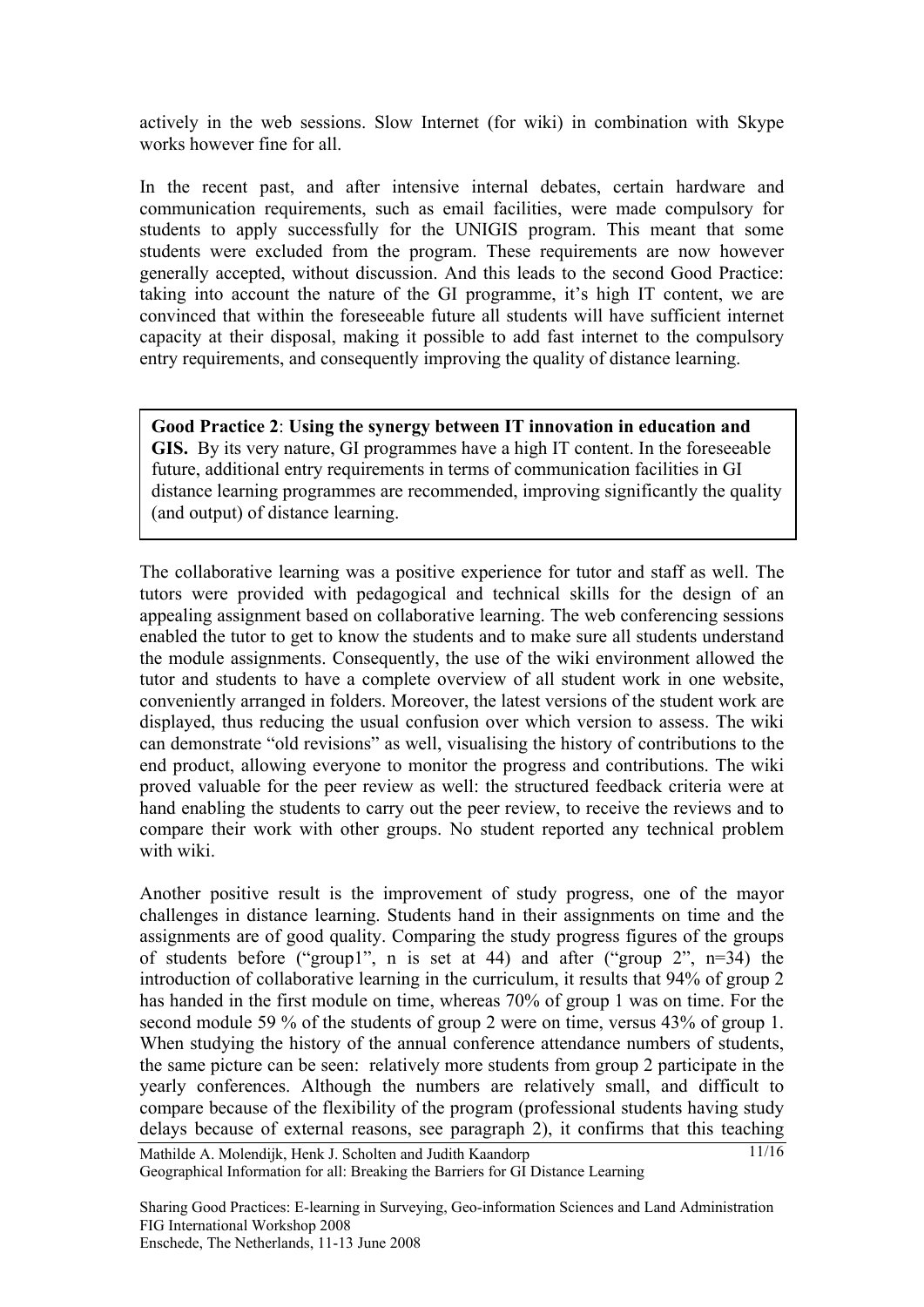method activates students, they learn to handle distance learning and adopt an appropriate study pace, leading to a community of students. Although students are involved in distance learning, they do form an UNIGIS community, where they learn and develop their skills together with other students and staff. This leads to our third Good Practice.

**Good practice 3: Designing inspiring, novel educational techniques to shape distance learning.** Collaborative learning allows for the development of a "learner community", with motivated students having a deeper understanding of the topic at hand, and leading to improved completion rates.

On the basis of these experiences, it was decided to introduce collaborative learning at several stages in the curriculum.

## **5. CONSIDERATIONS ON THE FUTURE OF GI DISTANCE EDUCATION**

On the basis of the experiences of UNIGIS Amsterdam at the VU University of Amsterdam, the Netherlands, it has been demonstrated that GI distance education can be a successful venture. After sketching the background of the changing academic landscape and relevant developments in ICT, we mentioned the importance of establishing international partnership in education delivery and the synergy between IT innovation in education and GIS. We extensively described an example of collaborative learning in the UNIGIS curriculum, stressing the importance of students' mutual knowledge construction and of introducing variation in teaching and assessment methods in distance learning.

The experiences of UNIGIS Amsterdam form a central part in this article. However, it is interesting to look at the successes and experiences of other UNIGIS sites in the network. The picture here is ambiguous. Several sites, like the ones in Spain, Austria, Portugal, Hungary and the UK attract large numbers of students and flourish. Also in the USA UNIGIS is doing well, notwithstanding fierce competition in the GI educational field. On the other hand, we witnessed the recent closure of UNIGIS at the Nelson Mandela University (Port Elizabeth, South Africa), due to, among others, the lack of qualified lecturers, despite of a huge demand for GI education.

The future of GI looks promising when we succeed in bridging the gap between the increased demand and lagging supply of GI specialists, as mentioned in the introduction. This can de done by tapping news sources of target groups: aiming at young students as well as professionals (distance learning); broadening the scope of GI education and integrating GIS into the curricula of other disciplines (Goodchild 2000); and by removing the GI education from its present bèta oriented niche, allowing students from different backgrounds into GI education.

In conclusion, starting up the UNIGIS network and developing a common curriculum has been an adventure. The expedition has brought new horizons, excuses to travel

 $12/16$ 

Sharing Good Practices: E-learning in Surveying, Geo-information Sciences and Land Administration FIG International Workshop 2008 Enschede, The Netherlands, 11-13 June 2008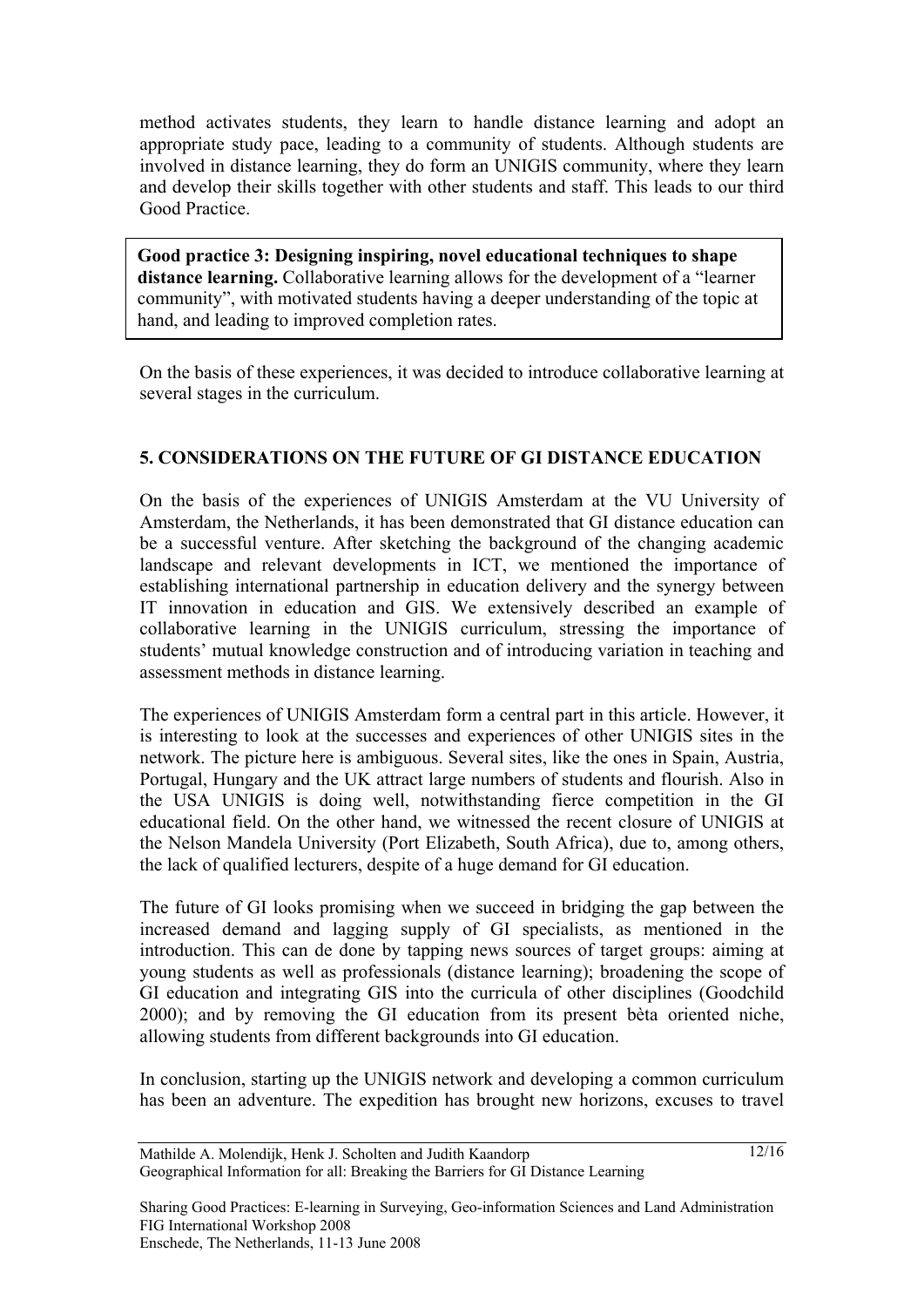around the world, but above all, a way to deliver GI education to all, making full use of all the ICT and pedagogical challenges in distance education.

#### **References**

Audet, R. & Ludwig, G. (2000) *GIS in Schools*. Redlands, CA: ESRI.

Baker, T. & Bednarz, S. (2003) Lessons learned from reviewing research in GIS education. *Journal of Geography,* 102 (6), 231-233.

Bednarz, S.& Audet, R. (1999) The status of GIS technology in teacher preparation programs. *Journal of Geography*, 98 (21), 60-67.

Bligh, D.A. (1998), What's the Use of Lectures. Second Edition, Intellect, Exeter, pp 10-23.

Boeren, A. and G. Holtland (eds.) (2005), A Changing Landscape. Making support to higher education and research in developing countries more effective. Conference proceedings and contributions. Nuffic, the Hague. ISBN 9054640391.

Donert, K. & Charzynski, P. (2005) *Changing Horizons in Geography Education.*  Geography in Higher Education 2. Torun: Herodot.

"GEO INSIDE" (2005), RGI-communicatiestrategie voor niet-traditionele doelgroepen. Accessed on 26/4/2008: http://www.rgi.nl/downloads/files/Communicatiestrategie%20Geo%20Inside.pdf

GI Beraad (2008), GIDEON - Basisvoorziening Geo-Informatie Nederland. Visie en implementatiestrategie (2008-2011)

Goodchild, M.F., Anselin, L., Appelbaum, R.P, & Harthorn, B.H. (2000) Toward spatially integrated social science. *International Regional Science Review,* 23 (2), pp. 139-159.

Harvey, D. (2005) The Sociological and Geographical Imaginations. *International Journal of Politics, Culture, and Society,* 18, 211-255.

Janelle, D.G. & Goodchild, M.F. (2007) Location across Disciplines: Reflection on the CSISS Experience. *Center for Socially Integrated Social Science.* S.l., s.n.

Janssen, H.C. (2008), "Inventarisatie vraag". Concept v.1.0. Eerste bevindingen 11 februari 2008, fase 1B. Stuurgroep "Arbeidsmarkt Geodesie- en GEO-informatie"

Jeans, R. (2006) Mapping for the future. In: D. Balderstone (Ed.) S*econdary Geographical Handbook.* Sheffield: geographical Assiciotion, 74 – 81.

Johnston, C., McDonald, I. and Williams, R. "The Scholarship of Teaching Economics", in the Journal of economic education, Summer 2001.

Mathilde A. Molendijk, Henk J. Scholten and Judith Kaandorp Geographical Information for all: Breaking the Barriers for GI Distance Learning 13/16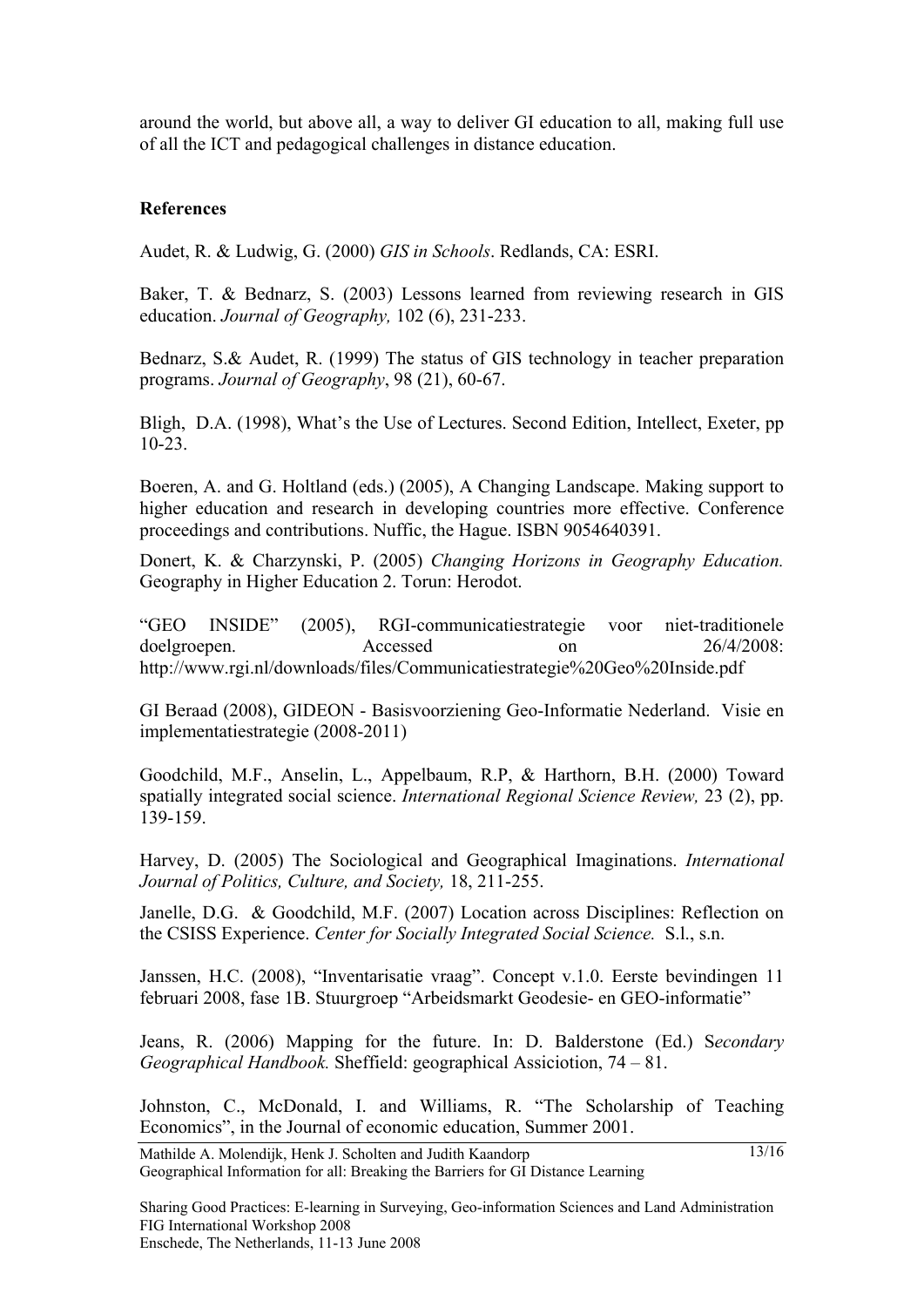Kemeling, I., A.K.Bregt, R,J.A. van Lammeren (2002), "Marktanalyse Geomatica Nederland. Een inventarisatie van de omvang en de aard van de geomatica-sector in Nederland". Wageningen : Centrum voor Geo-Informatie, 2002. - (CGI Rapport; 02- 019). - ISSN 1568-1874 - p. 62

Korevaar, W. & Schee, J. van der (2004) Modern aardrijkskundeonderwijs met GIS op de kaart gezet. *Geografie*, 13 (11), 44-46.

Kruijf, J. de (2005), "Personeelsbehoefte in de geo-informatica". In: GEO-INFO 2005-1 (p. 4-6). Naar aanleiding van "Onderzoek naar personeelsbehoefte in de geoinformatie-sector" (2004), IVA Tilburg, Alons & Partners Consultancy bv, Den Haag.

McKenney, S., Nieveen, N. & Akker, J. van den (2006) Design research from a curriculum perspective. In: J. van den Akker et al. (Eds.) *Educational design research*. London: Routledge, 67-90.

Molendijk, M. and H. Scholten, 2005. "From Local Heroes towards Global Communicators: the experiences of the UNIGIS network in educating GIS professionals worldwide". Paper presented at the Nuffic expert meeting *A Changing Landscape*, 24-25 May, The Hague.

Nellis, M. (1994) Technology in Geographic Education: Reflections and Future Directions. *Journal of Geography,* 93 (1), 36-39.

Nuffic (2006), Enter Int! Internationalization in higher education. A strategic framework for Nuffic. The Hague.

Perraton, H.D. (2006). Open and distance learning in developing countries. Routledge, New York. ISBN 0415393973

Petch, J. (2006), GIS linkages and dependencies, UNIGIS Module 1, UNIGIS Vrije Universiteit Amsterdam. Available from: http://www.feweb.vu.nl/ intranet.

RGI (2005?), "Alles draait om Geoinformatie". Innovatieprogramma Ruimte voor Geo-Informatie. Amersfoort.

Stoltman, J. & Chano, K. de (2003) Continuity and Change in Geography Education: Learning and Teaching. In: R. Gerber (Ed) *International Handbook on Geographical Education.* Dordrecht: Kluwer*,* 115-137.

Sui, D. (1995) A pedagogic framework to link GIS to the intellectual core of geography. *Journal of Geography*, 94 (6), 578-591.

Unwin, T. (1992) *The Place of Geography*. Essex, UK: Longman Scientific & Technical.

Mathilde A. Molendijk, Henk J. Scholten and Judith Kaandorp Geographical Information for all: Breaking the Barriers for GI Distance Learning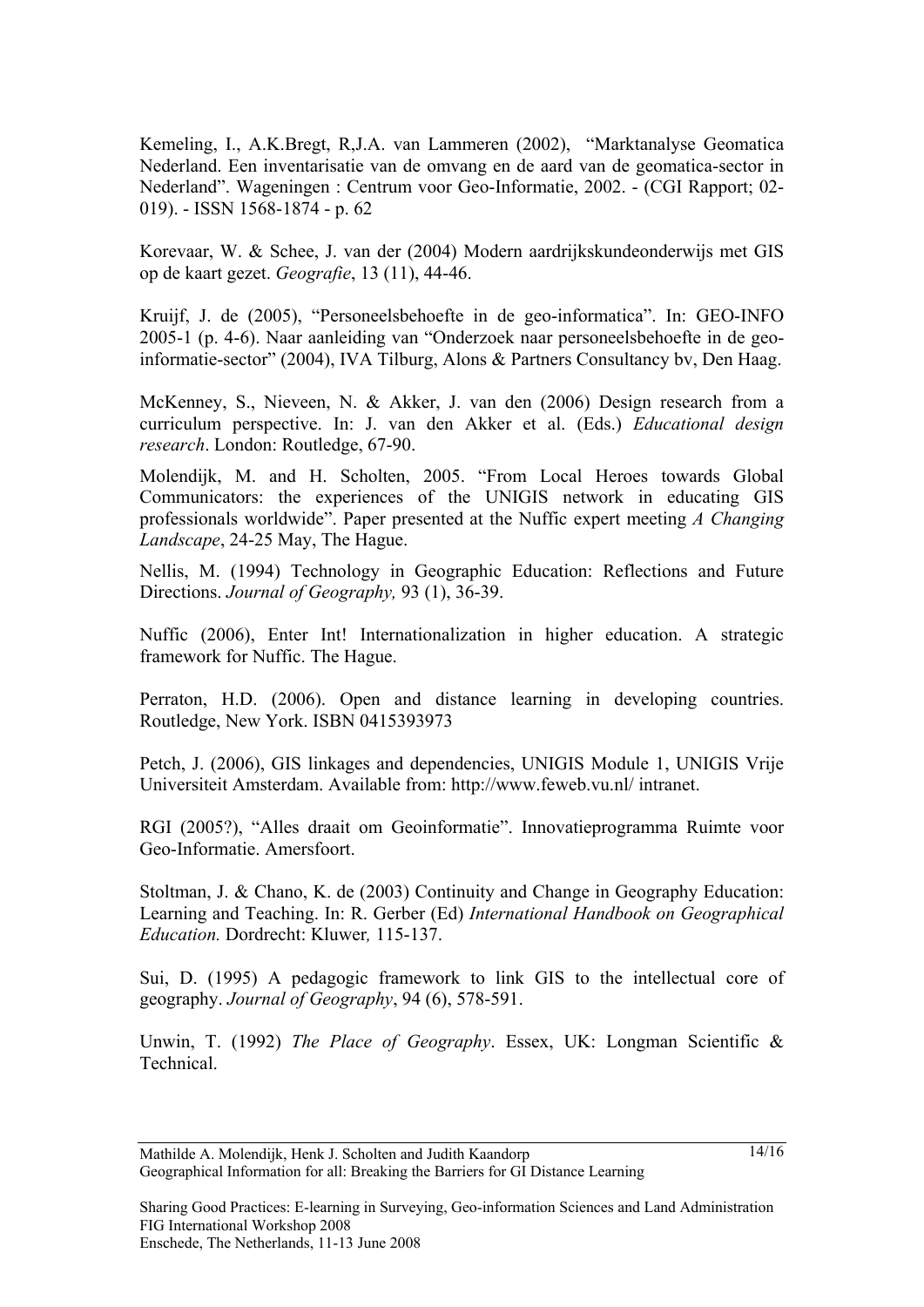*Vi –matrix* (2007), Special Issue "Arbeidsmarkt GIS-sector raakt stilaan ontwricht. Feiten en meningen uit onderwijssector, bedrijfsleven, waterschappen, gemeente en provincies". Jaargang 15, nr. 1, Eindhoven.

Wallace, R. (2004) A framework for understanding teaching with the Internet. *American Educational Research Journal,* 41 (2), 447-488.

### **Biographical notes**

Drs. Mathilde Molendijk works as education coordinator of the SPINlab (Spatial Information Laboratory, an interfaculty centre that coordinates and stimulates spatial information activities), Institute for Environmental Studies (IVM)) at the Vrije Universiteit in Amsterdam. She coordinates the master programme in Geographical Information Science (UNIGIS) and the BSc. programme Earth and Economy. She is involved in various education and research projects in the field of geo-information, such as projects in the field of GIS education and the use of modern ICT, and projects on international GIS curriculum development. Mathilde has extensive education and research management experience across a number of fields, all having to do with spatial information. She has worked for years in South America. Her focus lies in internationalization of GIS education, with a special interest in developing countries; in the use of modern ICT (Information and Communication Technologies) in GIS education; and in the design and organization of training programmes for international cadastral projects.

Prof. dr. Henk Scholten is professor in Spatial Informatics at the Faculty of Business Economics at the VU University of Amsterdam and Scientific Director of the SPINlab, Center for Research and Education on Spatial Information at the Vrije Universiteit Amsterdam (http://www.spinlab.vu.nl/). Professor Scholten is director of the masterprogramme UNIGIS, which leads to a Master of Science degree in GIS (Geographical Information Systems) at the VU University of Amsterdam (http://www.feweb.vu.nl/unigis/). Professor Scholten is president of UNIGIS International, the association of 17 universities around the world that coordinates education and research in GIS (http://www.unigis.com/). Professor Scholten has written various articles about GIS for publication in international books and journals. He is co-founder and CEO of Geodan in Amsterdam. Geodan specializes in Geographical Information Systems. Since its foundation in 1985 Geodan has grown into an independent group of companies with more than 80 employees, giving form and contents to all the aspects of the Geographical Information Systems (http://www.geodan.com). In his role as director of Geodan, professor Scholten has been supervisor on a large number of national and international GIS projects.

Mathilde A. Molendijk, Henk J. Scholten and Judith Kaandorp Geographical Information for all: Breaking the Barriers for GI Distance Learning 15/16 Drs. Judith Kaandorp works as a consultant ICT and Education of the CETAR (Centre for Educational Training, Assessment and Research). CETAR is VU University Amsterdam's expert institute for the study of secondary and higher education. She is involved in various educational projects in the field of the use of ICT in courses and curricula. Her focus lies in the field of modern ICT, such as web 2.0 (peer review, wiki, weblog and online collaborative learning). As a consultant, Judith supports teachers at the VU University Amsterdam in their courses and their use of ICT.